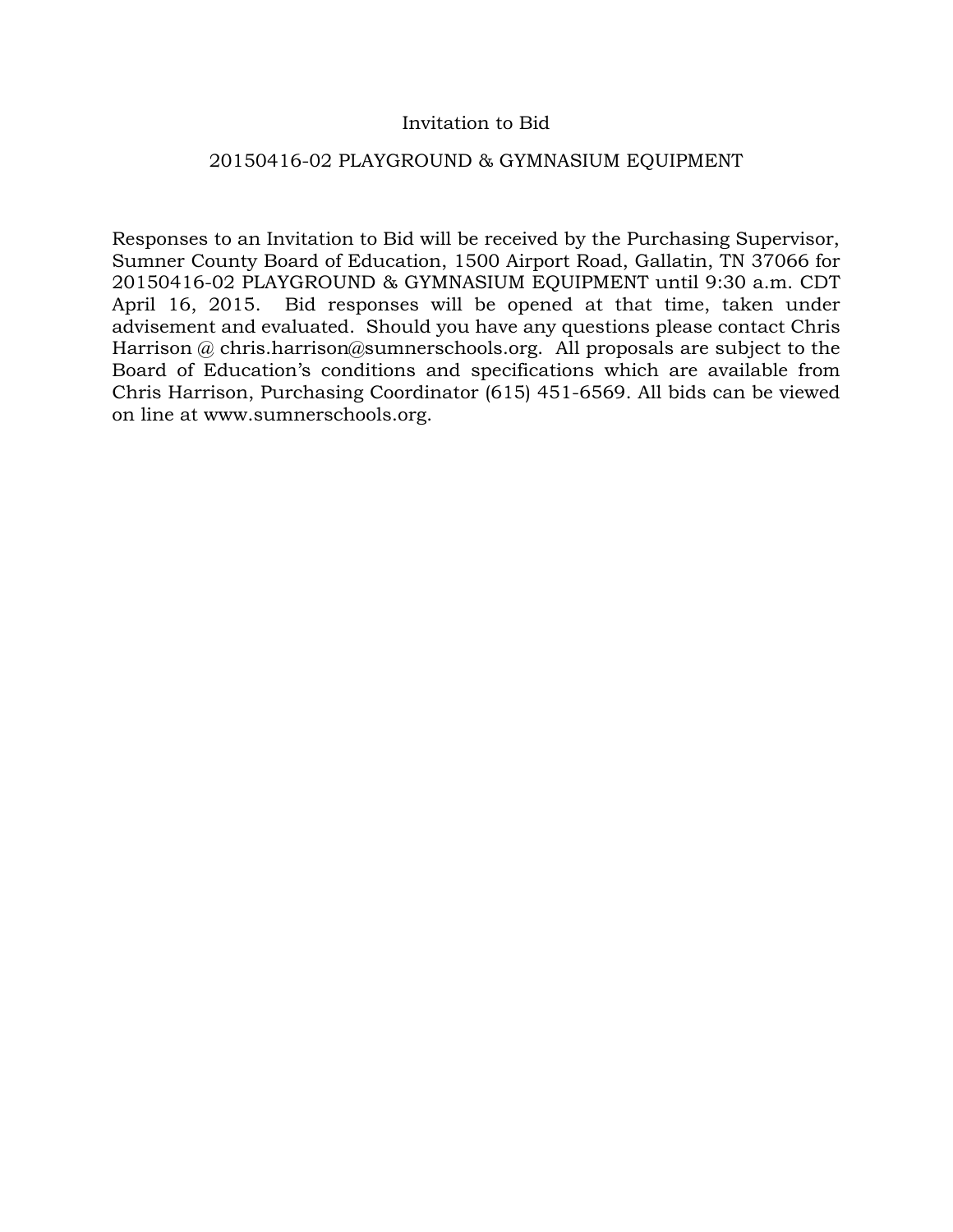#### **NOTICE TO RESPONDENTS**

Responses to an Invitation to Bid will be received by the Purchasing Supervisor in the SUPPORT SERVICE FACILITY CONFERENCE ROOM, Sumner County Board of Education, 1500 Airport Road Gallatin, TN 37066. They will be received until **9:30 A.M. Local Time APRIL 16, 2015** for **20150416-02 PLAYGROUND & GYMNASIUM EQUIPMENT**, at which time the responses will be opened, taken under advisement and evaluated. *BIDS WILL BE POSTED ON www.sumnerschools.org*  -------------------------------------------------------------------------------------------------------------------------------

#### **GENERAL REQUIREMENTS AND CONDITIONS**

- 1. The Sumner County Board of Education reserves the right to accept or reject any and/or all responses in whole or in part, and to waive informalities therein.
- 2. Any responses received after the scheduled closing time for the receipt for responses will not be considered.
- 3. If a mistake is discovered after the responses are received, only the Sumner County Board of Education may allow the respondent to withdraw the entire response.
- 4. Partial payments will not be approved unless justification for such payment can be shown. Terms will be net 30 days.
- 5. Payment will not be made until the said **20150416-02 PLAYGROUND & GYMNASIUM EQUIPMENT** are inspected and approved as meeting all specifications by persons appointed by the Sumner County Board of Education.
- 6. Responses submitted must be in a sealed envelope and marked on the outside as follows: **RESPONSE: 20150416-02 PLAYGROUND & GYMNASIUM EQUIPMENT DEADLINE: 9:30 A.M.; APRIL 16, 2015**
- 7. Facsimile responses will not be considered.
- 8. If a successful bidder violates any terms of their bid, the contract, school board policy or any law they may be disqualified from bidding for a period of two years for minor violations or longer for major violations. Bids from disqualified bidders will not be accepted during the period of disqualification.
- 9. Prices quoted on the response (if any) are to be considered firm and binding until the said **20150416-02 PLAYGROUND & GYMNASIUM EQUIPMENT** are in the possession of the Sumner County Board of Education.
- 10. No purchase or contract is authorized or valid until the issuance of a Board Purchase Order in accordance with Board Policy. No Board Employee is authorized to purchase equipment, supplies or services prior to the issuance of such a Purchase Order.
- 11. Any deviation from these stated terms, specifications and conditions must be coordinated with and approved in writing by the Purchasing Supervisor, Vicky Currey (615) 451-6560.
- 12. All bids that exceed \$25,000 must have the Company Name, License Number, Expiration Date thereof and License Classification of Contractor listed on outside of sealed envelope. As required by State of Tennessee Code Annotated 62-6-119.
- 13. The awarded bidder will be required to post a performance and payment bond in the amount of 25% of the contract price if it exceeds \$100,000 as stated by State of Tennessee Code Annotated 12-4-201.
- 14. If the project cost in excess of \$25,000 a performance bond must be secured by the requesting party in an amount equal to the market improvement value.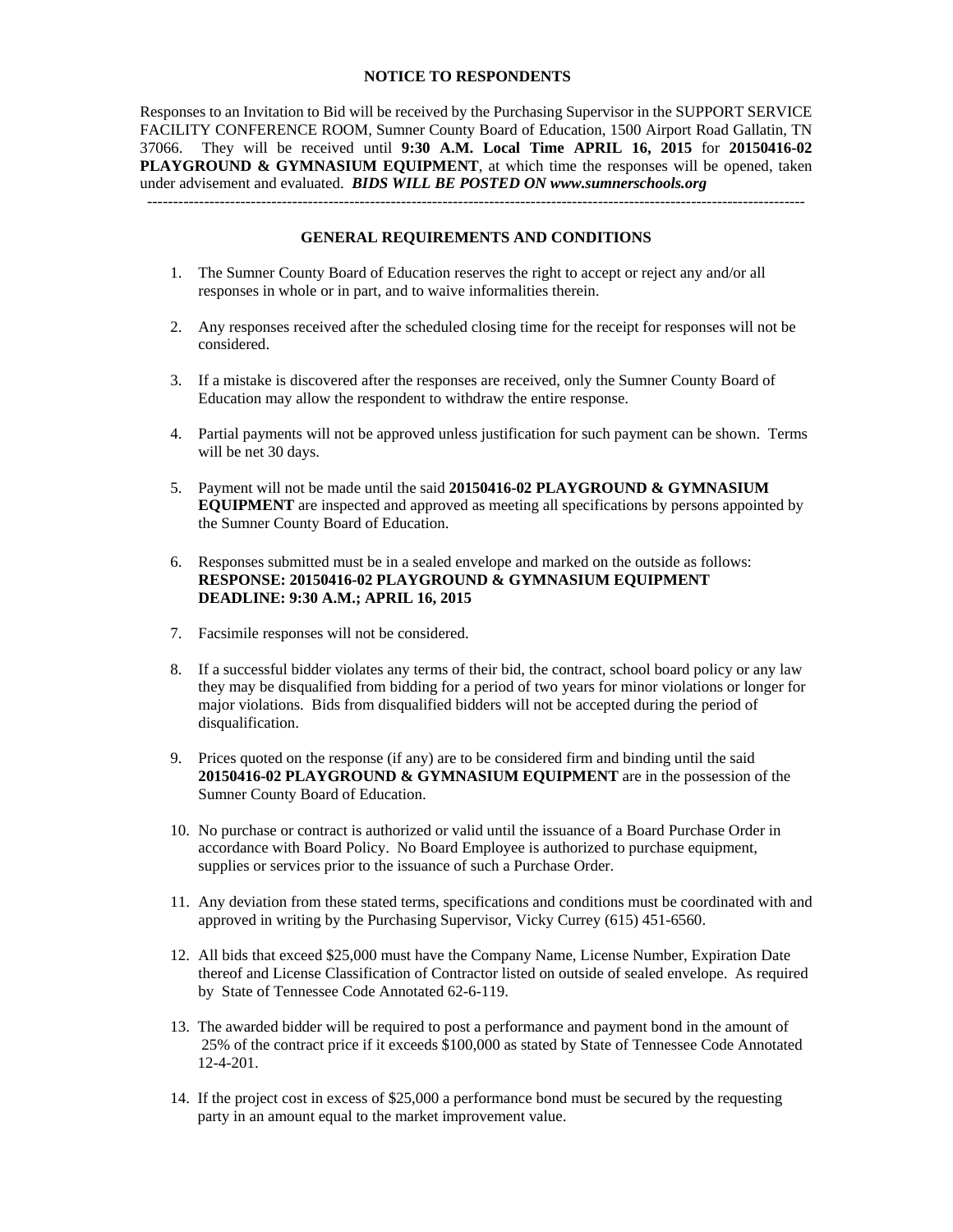# **20150416‐02 PLAYGROUND & GYMNASIUM EQUIPMENT**

The Sumner County Board of Education, herein known as "School System", is soliciting bids for the purchase and installation of playground equipment; and the purchase of gymnasium equipment.

All bids must be valid for a period of 90 days from the date of the bid opening. The School System reserves the right to purchase items at bid price, after the 90 day period, pending written approval from the vendor agreeing to honor the bid price. The School System, operating under the non‐appropriation of funds clause, reserves the right to purchase only those items that funds are available. The School System reserves the right to order more or less of any item.

Bidders must include a list of three (3) references for playground projects in this area including: Name, Address, Phone Number and Contact. Evaluation and award of bid will be made by group (Group  $1 -$ Playground Equipment and Group 2 – Gymnasium Equipment). The bid evaluation will include price and quality of equipment, as well as availability of products and ability to perform on schedule.

## **CONTRACTOR OBLIGATIONS**

- Shall provide and obtain all necessary materials, equipment and labor.
- Shall provide Worker's Compensation Insurance as required by Tennessee State Law. The Contractor shall prove compliance with Public Chapter No. 587, T.C.A. 49‐5‐413(d), criminal background check, and provide a Drug Free Workplace Affidavit.
- Shall provide proof of liability insurance in the amount of \$1,000,000.
- Shall dispose of all generated waste materials in compliance with all Local, State and Federal guidelines, regulations, and requirements.
- Shall have properly trained and experienced staff to facilitate the specified services with at least one Certified Playground Safety Inspector on site during installation (include copy of certificate with the bid).
- Shall install playground equipment as per instructions by manufacturer.
- Shall identify any utility lines prior to digging.
- Shall be responsible for any additional cost incurred as a result of any rock problems that occur during installation. The School System will not be responsible for any additional cost incurred.
- Shall be responsible for meeting any shipment(s) of material. The School System will not be responsible for receiving and storing any materials.

### **SPECIFIC INFORMATION**

### **Obligations**

- Equipment must be equal to or better than specifications
- Equipment manufacturer must be a member of IPEMA (International Play Equipment Manufacturer's Association), where applicable.
- Equipment must have the manufacturer's certification of conformance to the ASTM F‐1487, Standard Consumer Safety Performance Specification for Public Use, where applicable.
- Equipment must meet standards of the Handbook for Public Playground Safety published by U.S. Consumer Product Safety Commission, Washington D.C., where applicable.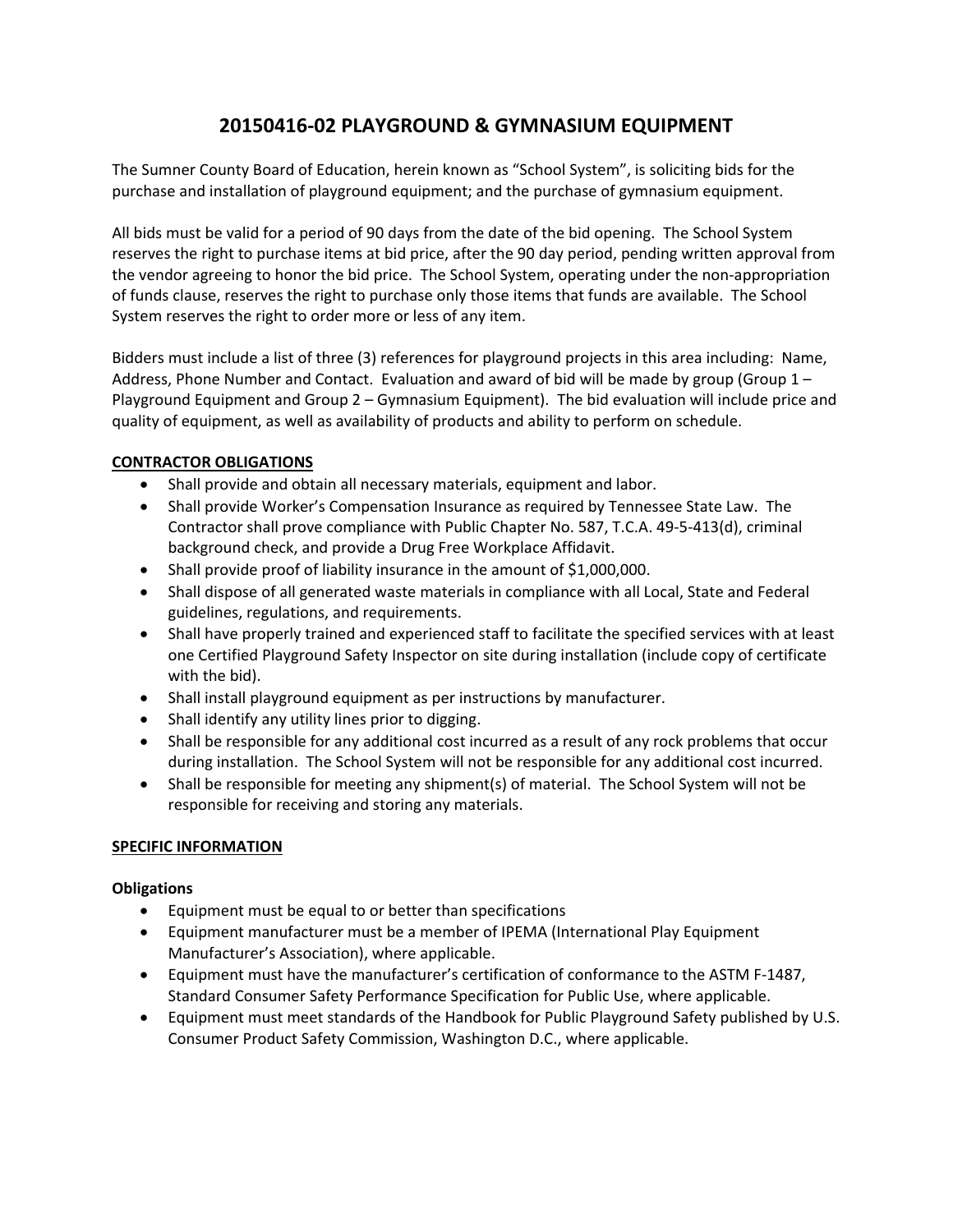### **PLAYGROUND EQUIPMENT**

The School System is requesting pricing for playground equipment to be installed at Portland Gateview Elementary and North Sumner Elementary. The School System would also like to secure pricing for the purchase of additional various units. The bid price for the "secured pricing" shall include an allowance for installation costs. The School System shall accept additional installation cost beyond the "allowance" for unforeseen installation obstacles such as rock, etc. The bidder must include the cost of shipping in the cost of the equipment. The installation is to be completed by the bidder.

| Jobsite:   | <b>Portland Gateview Elementary</b>                               | North Sumner Elementary         |  |  |
|------------|-------------------------------------------------------------------|---------------------------------|--|--|
|            | 1098 Gateview Drive                                               | 1485 North Sumner Road          |  |  |
|            | Portland, TN 37148                                                | Bethpage, TN 37022              |  |  |
| Equipment: | <b>Four Panel Aztec Climber</b><br><b>Corkscrew Aztec Climber</b> | <b>Four Panel Aztec Climber</b> |  |  |

The School System shall accept equal to or better than the referenced manufacturer's product. The equipment must be installed per manufacturer's specifications.

 Use Zone: 17'5" x 34' Use Zone: 35' diameter Ages  $5 - 12$  Ages  $5 - 12$ 

#### **Four Panel Rope Aztec Climber**

 Dimensions: 23'3" x 23'3" Use Zone: 35'3" x 23'3" Accommodates 30 children Ages  $5 - 12$ 

 Use Zone: 17' x 24.5' Use Zone: 23' x 24.5' Accommodates 5 children Accommodates 10 children Ages  $5 - 12$  Ages  $5 - 12$ 

### **Four Panel Aztec Climber**

 Dimensions: 12.5' x 12.5' x 7'5" H Use Zone: 24.5' x 24.5' Accommodates 15 children Ages  $5 - 12$ 

### **Corkscrew Aztec Climber M Aztec Climber**

 Dimensions: 42'9" x 8'2" Dimensions: 15'6" x 17'4" Use Zone: 54'9" x 20'2" Use Zone: 27'6" x 29'4" Ages  $5 - 12$  Ages  $5 - 12$ 

### **Two Panel Rope Aztec Climber Three Panel Rope Aztec Climber**

 Dimensions: 5'5" x 22' Dimensions: 23' diameter Accommodates 20 children Accommodates 25 children

### **Two Panel Aztec Climber Three Panel Aztec Climber**

Dimensions: 5' x 12.5' x 7' H Dimensions: 11' x 12.5' x 7' H

Accommodates 45 children Accommodates 30 children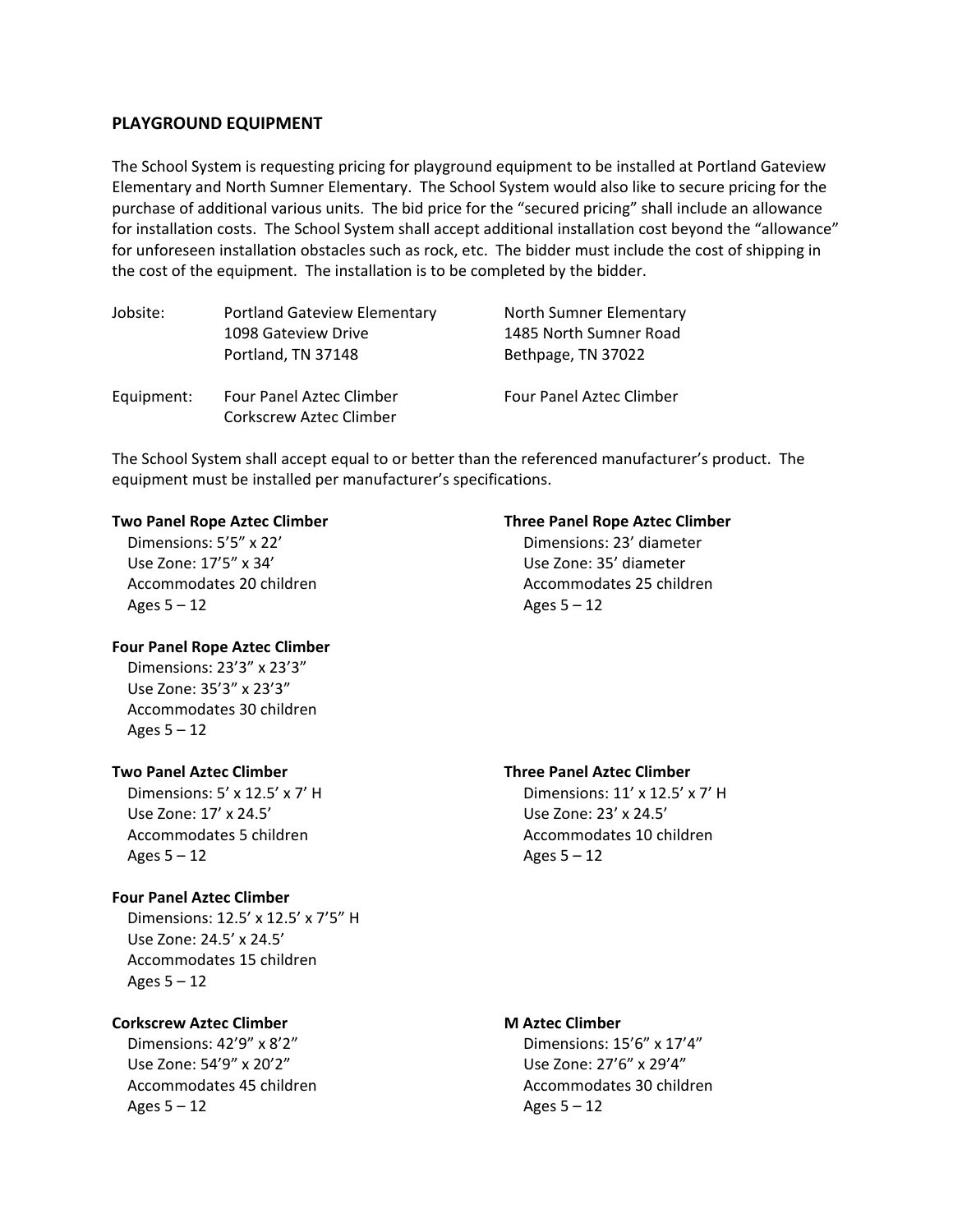#### **GYMNASIUM EQUIPMENT**

The installation of gymnasium equipment shall be completed by School System personnel. The bidder must include cost of delivery to the following address. The delivery must be scheduled twenty four (24) hours in advance. The school can be contacted at (615) 323-7638. If the bidder is unable to secure a delivery date, contact the Maintenance Department at (615) 451‐5255.

Portland Gateview Elementary 1098 Gateview Drive Portland, TN 37148

The School System shall accept equal to or better than the referenced manufacturer's product.

#### **Gopher Sports – Classic Plus UltraNet Badminton Pack – 6 Court**

 Includes: 

Net: 20' wide; Steel tube Frame Racquet: 24" L; Steel frame; Braided Nylon Strings; quantity of 24 Shuttlecocks: quantity of 96 Storage Cart

#### **Gopher Sports – ClassPlus TumblePro Teach Mat Pack**

2" thick urethane foam Dimensions:  $4' \times 8'$ Quantity of one (1)

#### **Gopher Sports – Indoor/Outdoor Hoop Disc Target Set**

### Includes:

9 hoops each =  $18"$  diameter each =  $24"$  diameter each =  $30"$  diameter 9 poles each =  $30"$  H each =  $40"$  H each =  $50"$  H 9 weight rubber bases each =  $Disc$ 

#### **Gopher Sports – Complete Climbing Solution Package**

 Includes: 

40' W x 10' H complete wall Mats (*Must incorporate as closure system for safety purposes*) Climbing Holds and Obstacles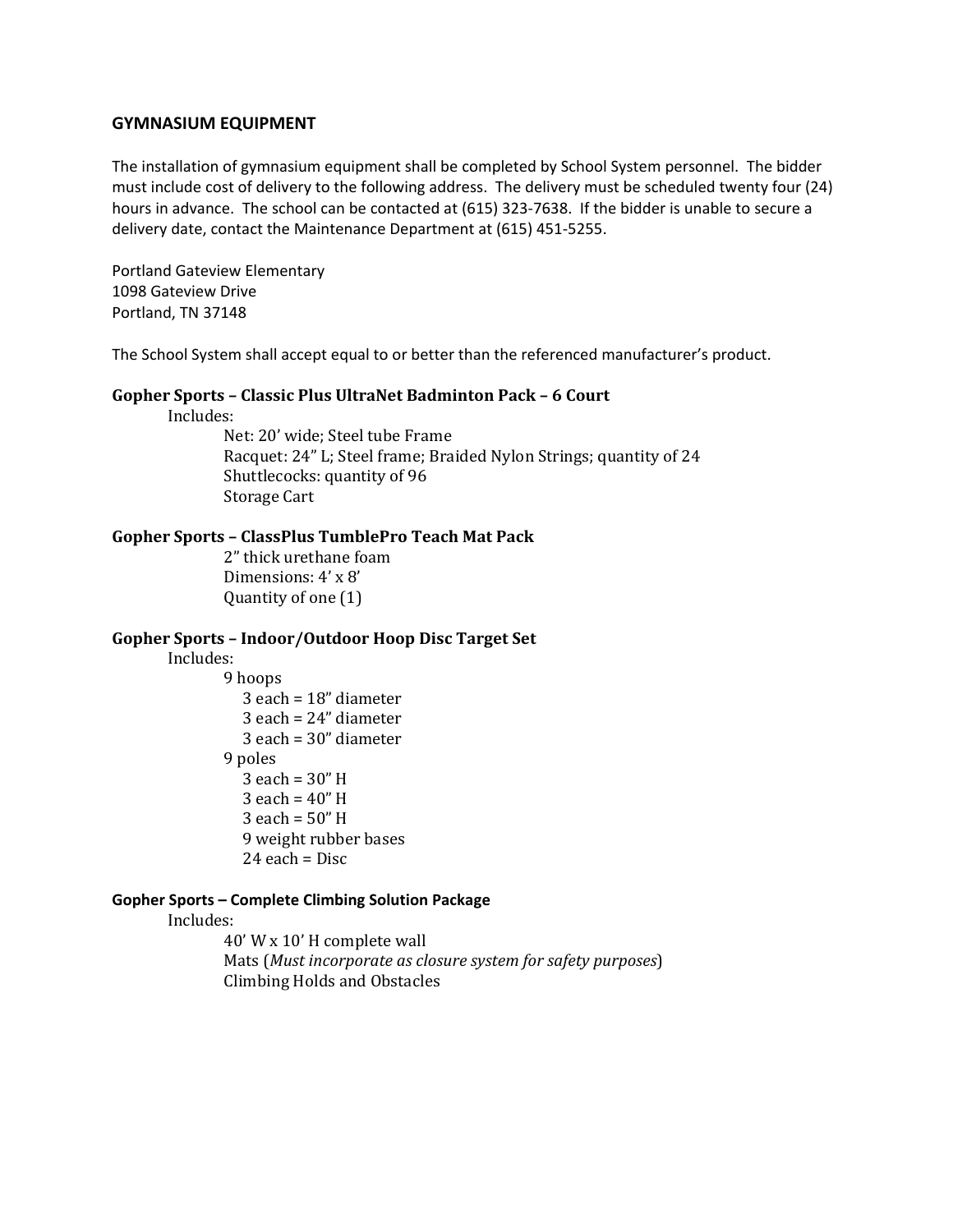# **SUMNER COUNTY BOARD OF EDUCATION**

**Purchasing Department** 1500 Airport Road Gallatin, TN 37066

| <b>COMPANY NAME</b>                         |                                                                   |                  |
|---------------------------------------------|-------------------------------------------------------------------|------------------|
| <b>ADDRESS</b>                              |                                                                   |                  |
|                                             |                                                                   |                  |
| <b>TELEPHONE</b>                            |                                                                   |                  |
| <b>EMAIL</b>                                |                                                                   |                  |
| <b>AUTHORIZED COMPANY</b><br>REPRESENTATIVE | <u> 1989 - Johann John Stone, mars eta biztanleria (h. 1989).</u> | <b>SIGNATURE</b> |
| <b>AUTHORIZED COMPANY</b><br>REPRESENTATIVE |                                                                   | PRINTED          |
| <b>DATE</b>                                 |                                                                   |                  |
| <b>BID TITLE</b>                            | 20150416-02 PLAYGROUND & GYMNASIUM EQUIPMENT                      |                  |
| <b>DEADLINE</b>                             | 9:30 A.M.; APRIL 16, 2015                                         |                  |
| <b>BID AMOUNT</b>                           | SEE ATTACHED                                                      |                  |
| <b>BID GOOD THRU</b>                        |                                                                   |                  |
|                                             |                                                                   |                  |
|                                             |                                                                   |                  |
|                                             |                                                                   |                  |
|                                             |                                                                   |                  |
|                                             |                                                                   |                  |